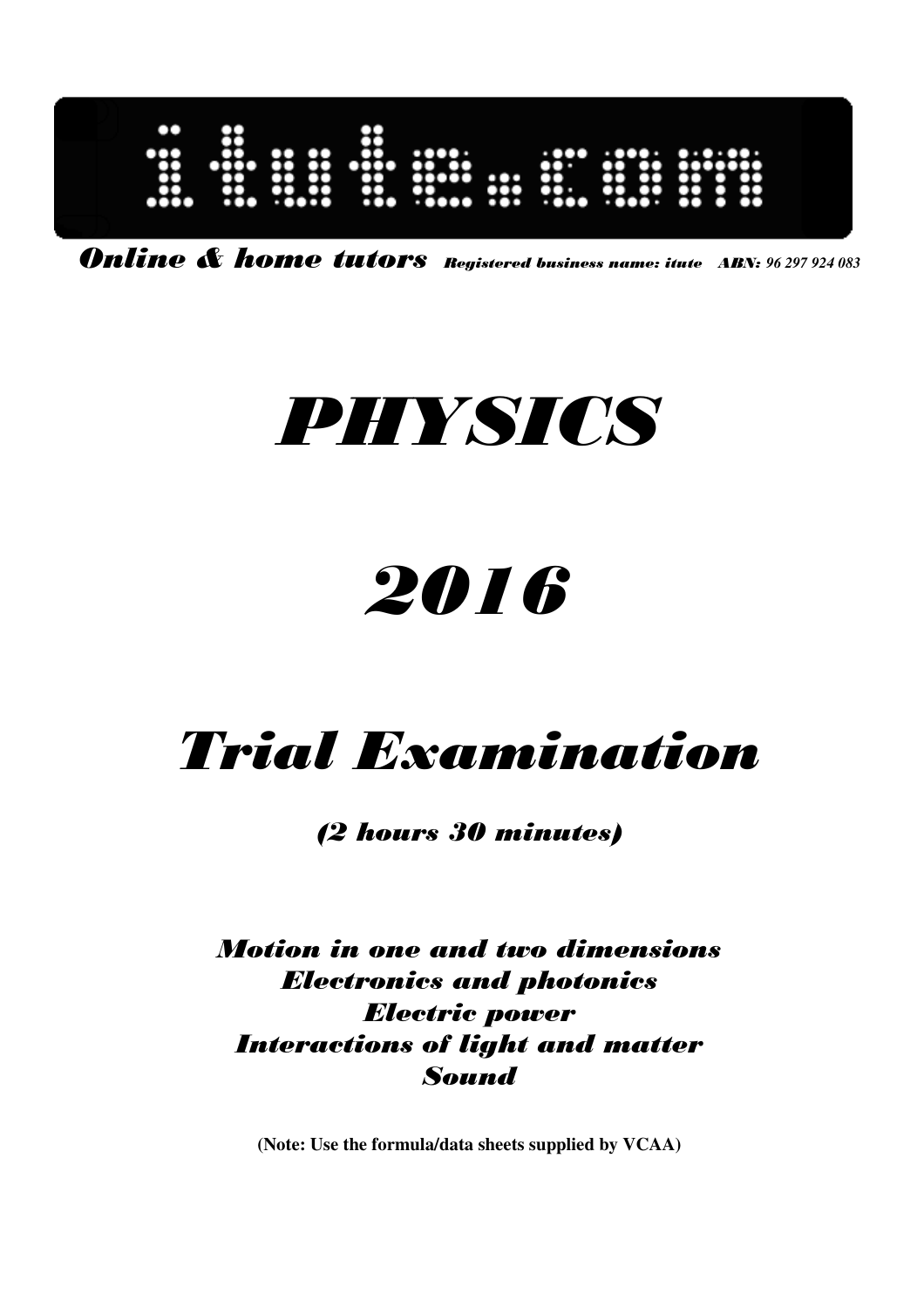#### **SECTION A – Core studies (128 marks)**

#### **Instructions for Section A**

Answer all questions in this section. You should take the value of *g* to be 10 N kg<sup>-1</sup>. Appropriate working should be shown in questions worth more than 1 mark. Diagrams are not drawn to scale unless stated otherwise.

#### **Area of study − Motion in one and two dimensions**

#### **Question 1**

The velocity-time graph of a 1.0-kg object (Object A) moving in a straight line comes in contact with another object (Object B). Initially Object A moves to the east.



a. Estimate the magnitude of the maximum net force on Object A. 2 marks



b. Calculate the change in momentum of Object A from  $t = 0$  to  $t = 1.6$  s. 2 marks

kg m  $s^{-1}$ 

c. Calculate the magnitude of the average net force on Object A from  $t = 0$  to  $t = 1.6$  s. 2 marks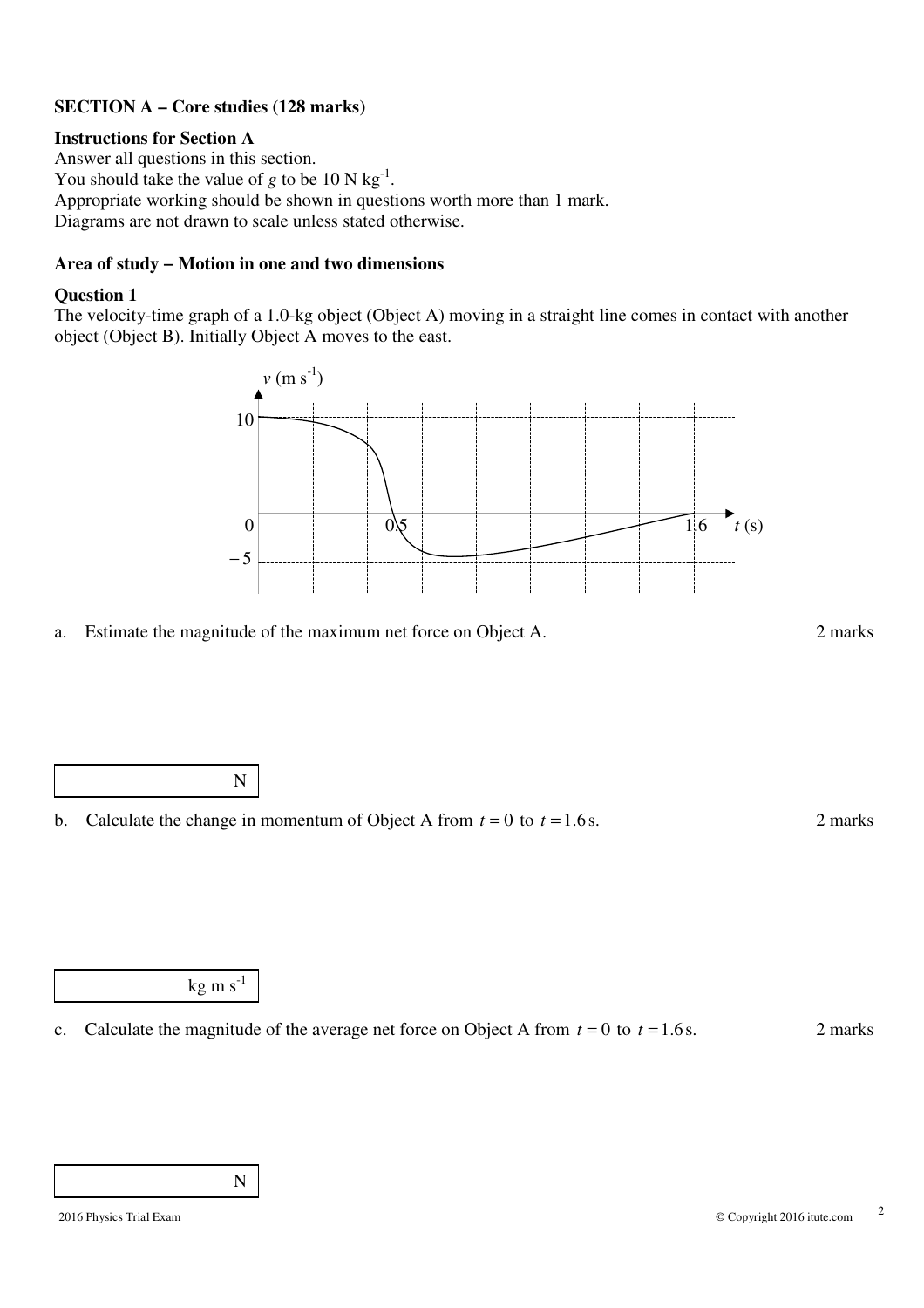d. Determine the magnitude and direction of the impulse on Object B from  $t = 0$  to  $t = 1.6$  s. 2 marks

Ns, direction:

#### **Question 2**

A circus uses a large horizontal flat net to secure the safety of the performers. A 64.8-kg performer stands in the middle of the net. She causes the net to depress by 13.5 cm. A second 64.8-kg performer stands on the shoulders of the first performer. Now the depression of the net is 27.0 cm.

> ⇕ depression

a. Determine the force constant of the safety net. 2 marks

 $N m^{-1}$ 

b. Determine the depression when a 72.0-kg performer stands in the middle of the net. 2 marks

cm

c. Determine the elastic potential energy stored in the net when the 72.0-kg performer stands in the middle of it.

2 marks

J

ſ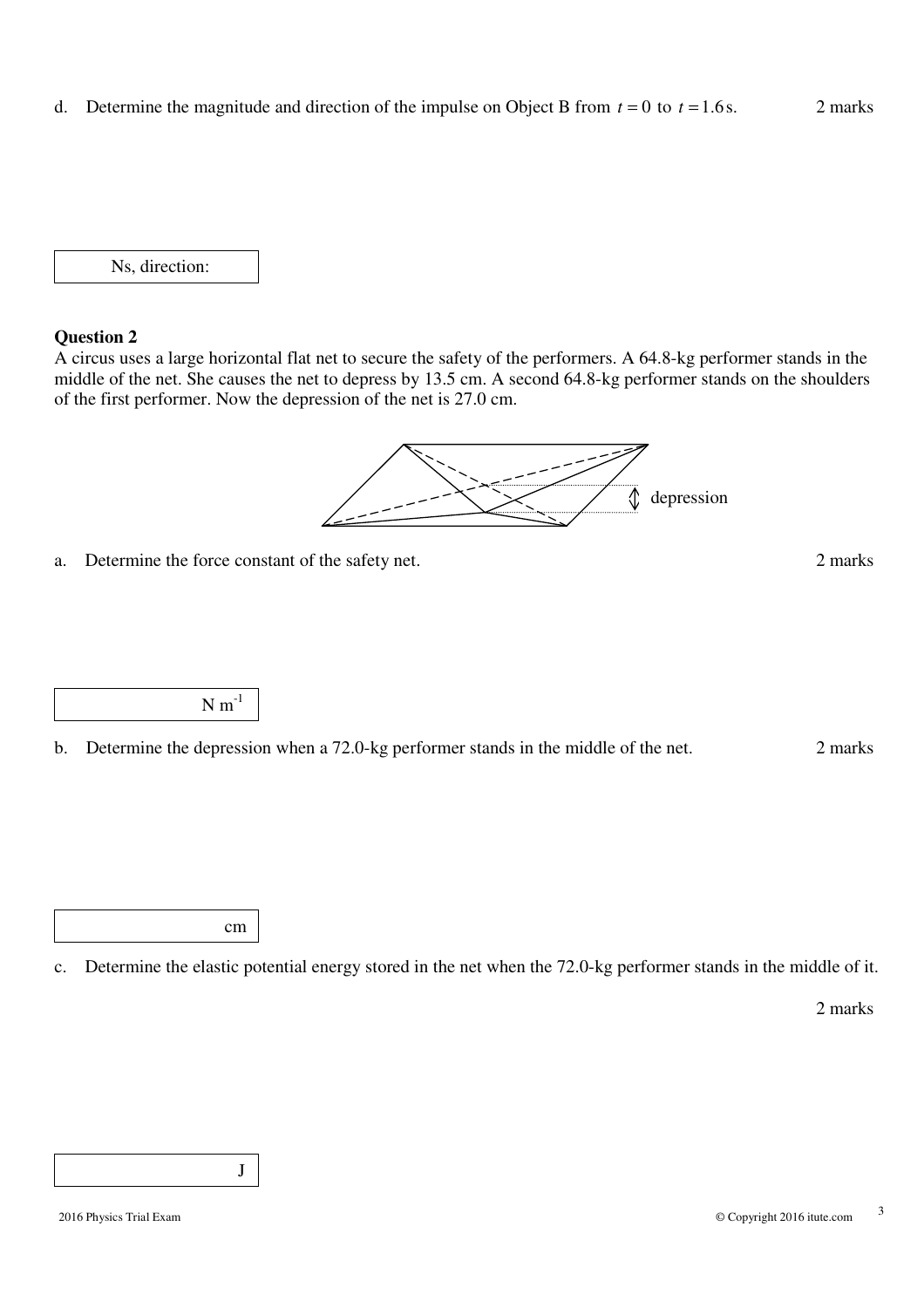Now the 72.0-kg performer falls from a platform a distance of 9.60 m directly above the middle of the net. Assume air resistance is negligible.

d. What is the apparent weight of the 72.0-kg performer after falling 4.80 m from the platform? 1 mark

N

e. Determine the maximum speed (correct to 2 decimal places) of the 72.0-kg performer. 3 marks

 $m s^{-1}$ 

f. Show that the maximum depression of the net caused by the fall of the 72.0-kg performer from the platform is 1.85 m approximately.

2 marks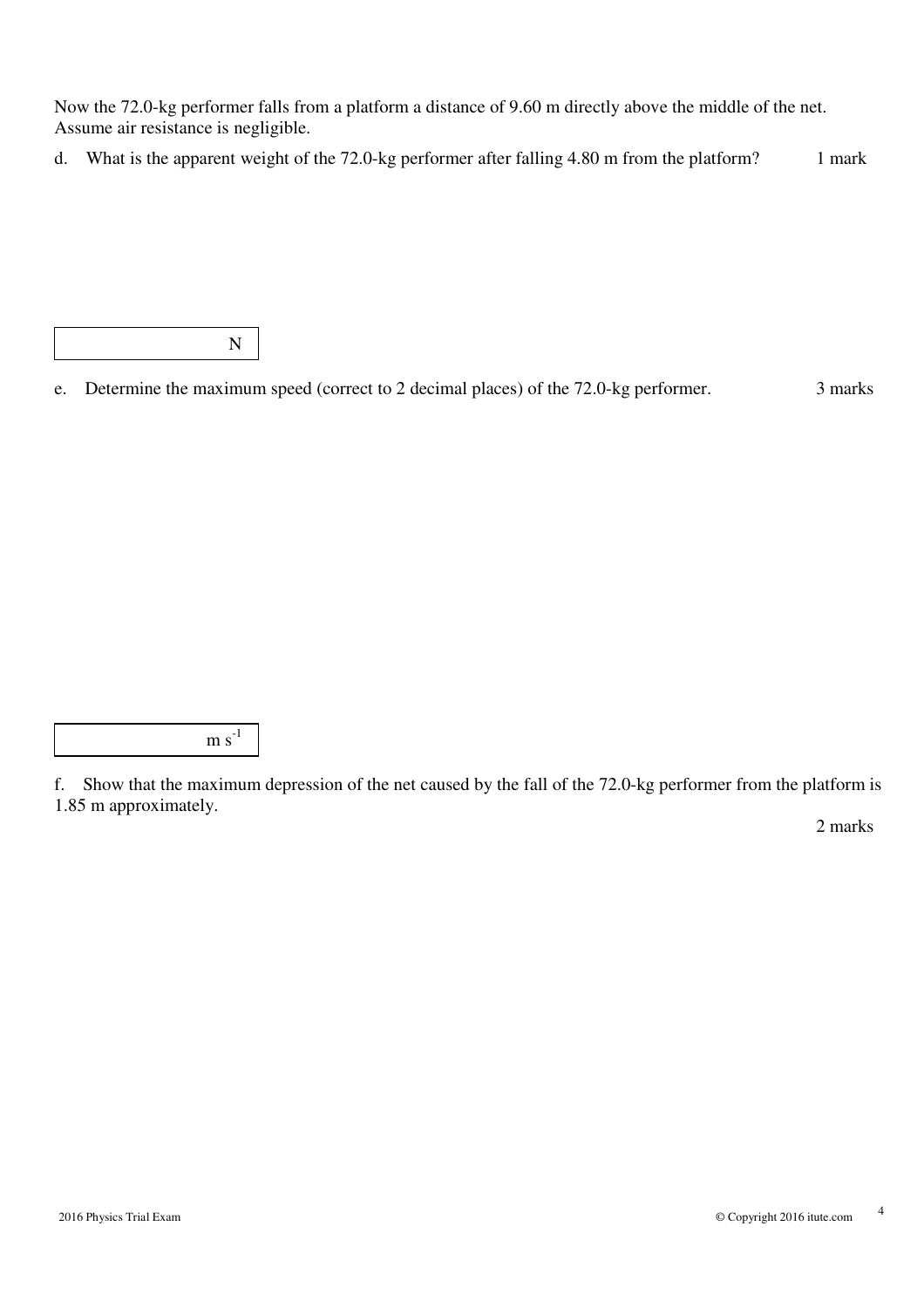A circular bend at a cliff top has a banked angle of 15° . The radius of the bend is 37.32 m. Imagine that the road surface of the circular bend is icy (frictionless). Ignore air resistance in this question.



a. Calculate the speed that a 1200-kg car can safely move along the icy patch of the circular bend. 2 marks

 $m s^{-1}$ 

b. Calculate the acceleration of the 1200-kg car while safely moves along the icy patch of the circular bend.

2 marks

 $m s<sup>-2</sup>$ 

c. Calculate the speed that a 6000-kg truck can safely move along the icy patch of the circular bend. 2 marks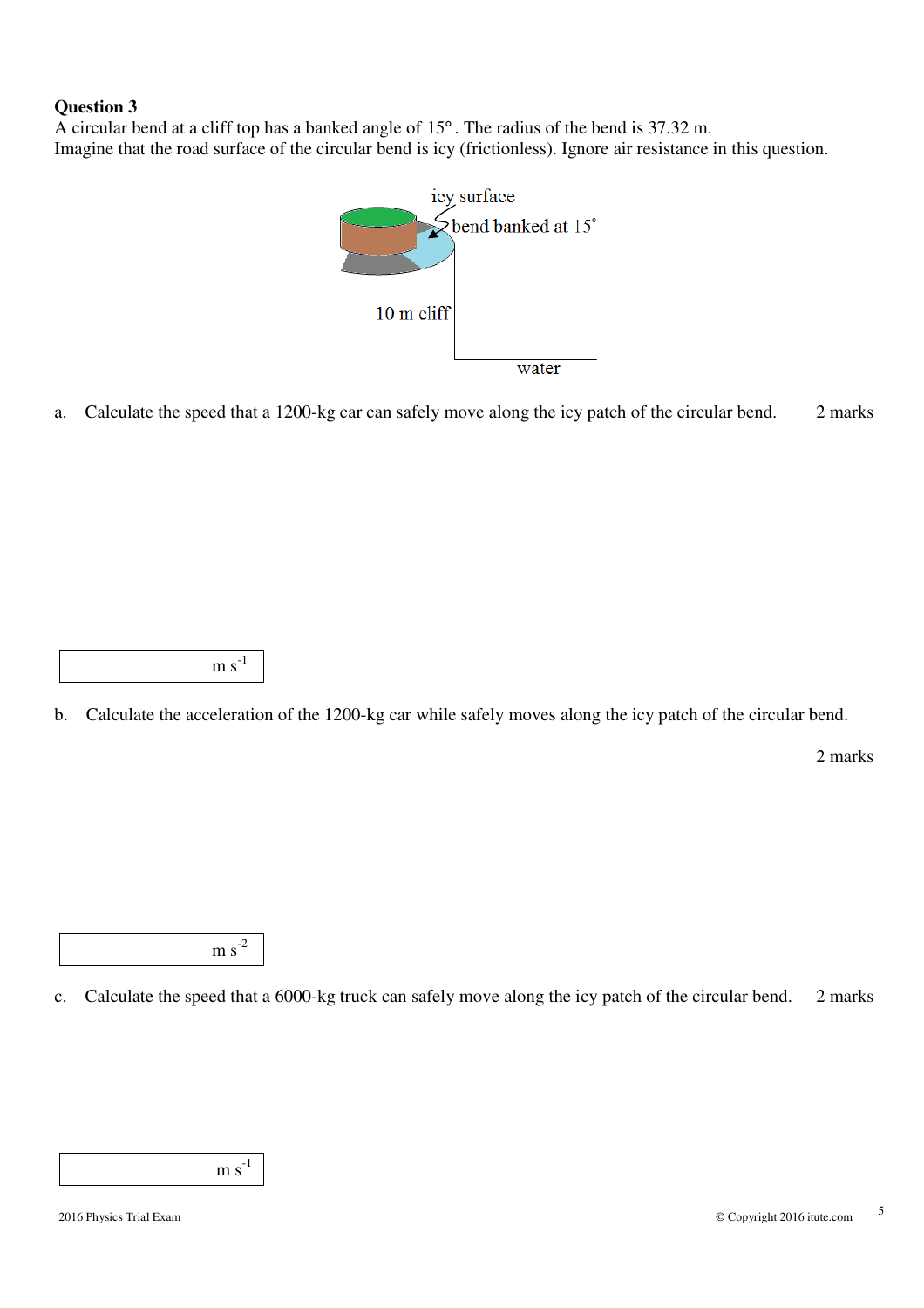The 1200-kg car travels at a speed higher than the safe speed in part a. It skids off the cliff top at the icy patch. It hits the water at a speed of 22.9 m s<sup>-1</sup>.

d. Determine its speed when it first skids off the cliff top. 3 marks

 $m s<sup>-1</sup>$ 

Also, the 1200-kg car hits the water at 50° with the vertical.

e. It skids off the cliff top at  $\theta^{\circ}$  above the horizontal. Determine the value of  $\theta$ . 3 marks

f. Calculate the time interval that the 1200-kg car is in the air between skidding off the cliff top and hitting the water.

3 marks

s and the state of  $\mathbf S$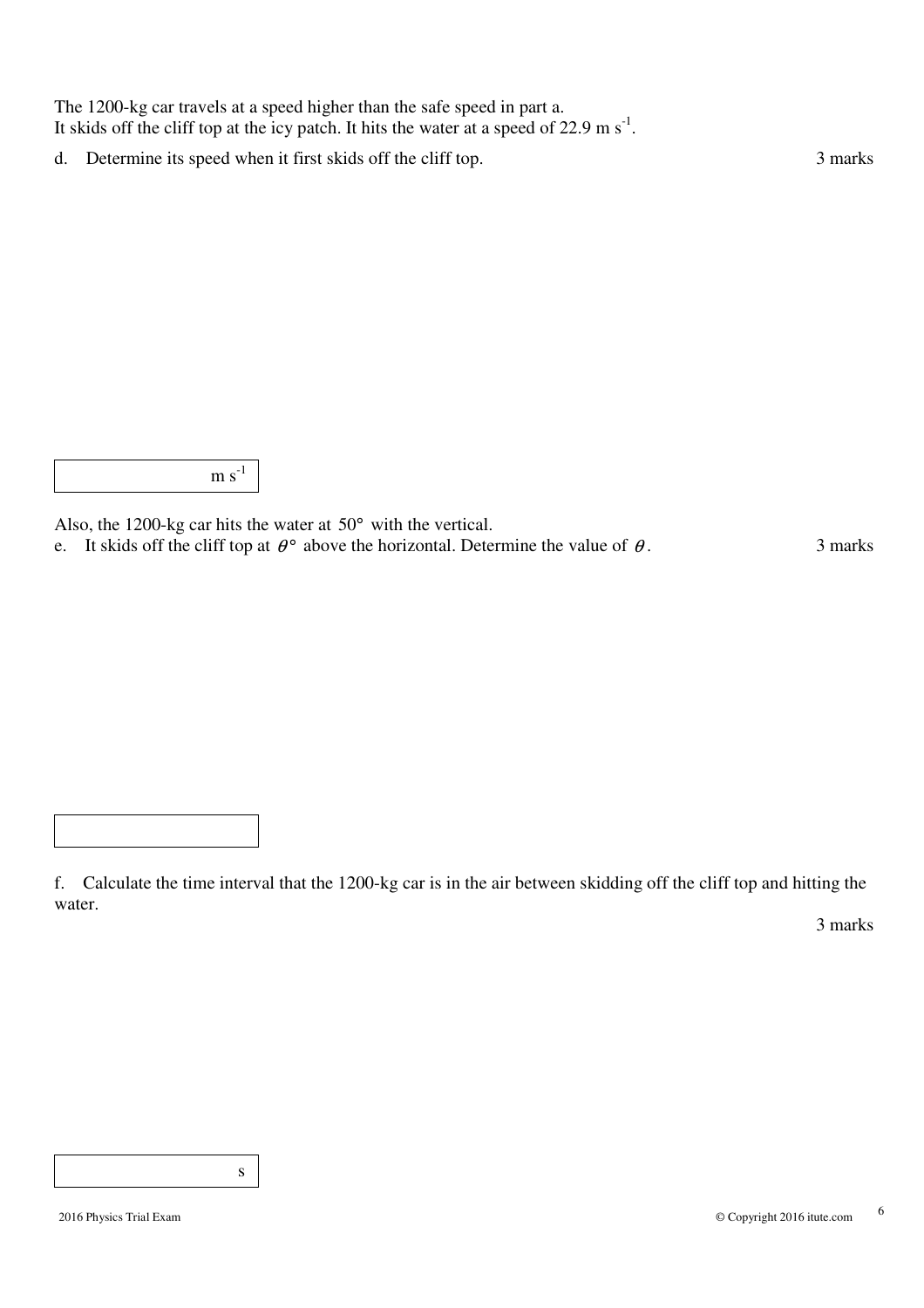Consider planets Mars, Jupiter and Venus revolve in circular orbits around the sun. They aligned themselves on 23 October 2015.



Use the data in the table to do your calculations.  $G = 6.67 \times 10^{-11}$  N m<sup>2</sup> kg<sup>-2</sup>

| Planet      | Mass (kg)             | Orbital radius $(10^9 \text{ m})$ | Period of revolution (yrs) |
|-------------|-----------------------|-----------------------------------|----------------------------|
| Venus       | $4.87 \times 10^{24}$ | 108                               | 0.615                      |
| <b>Mars</b> | $0.642\times10^{24}$  | 228                               | 1.88                       |
| Jupiter     | $1.90\times10^{27}$   | 778                               | 11.9                       |

a. Calculate the distance between Venus and Mars on 23 October 2015. 1 mark

m<sub>m</sub>

b. Calculate the total gravitational field strength at Mars due to Venus and Jupiter on 23 October 2015.

2 marks

 $N kg^{-1}$ 

c. Use the given data to find the mass of the sun. 2 marks

kg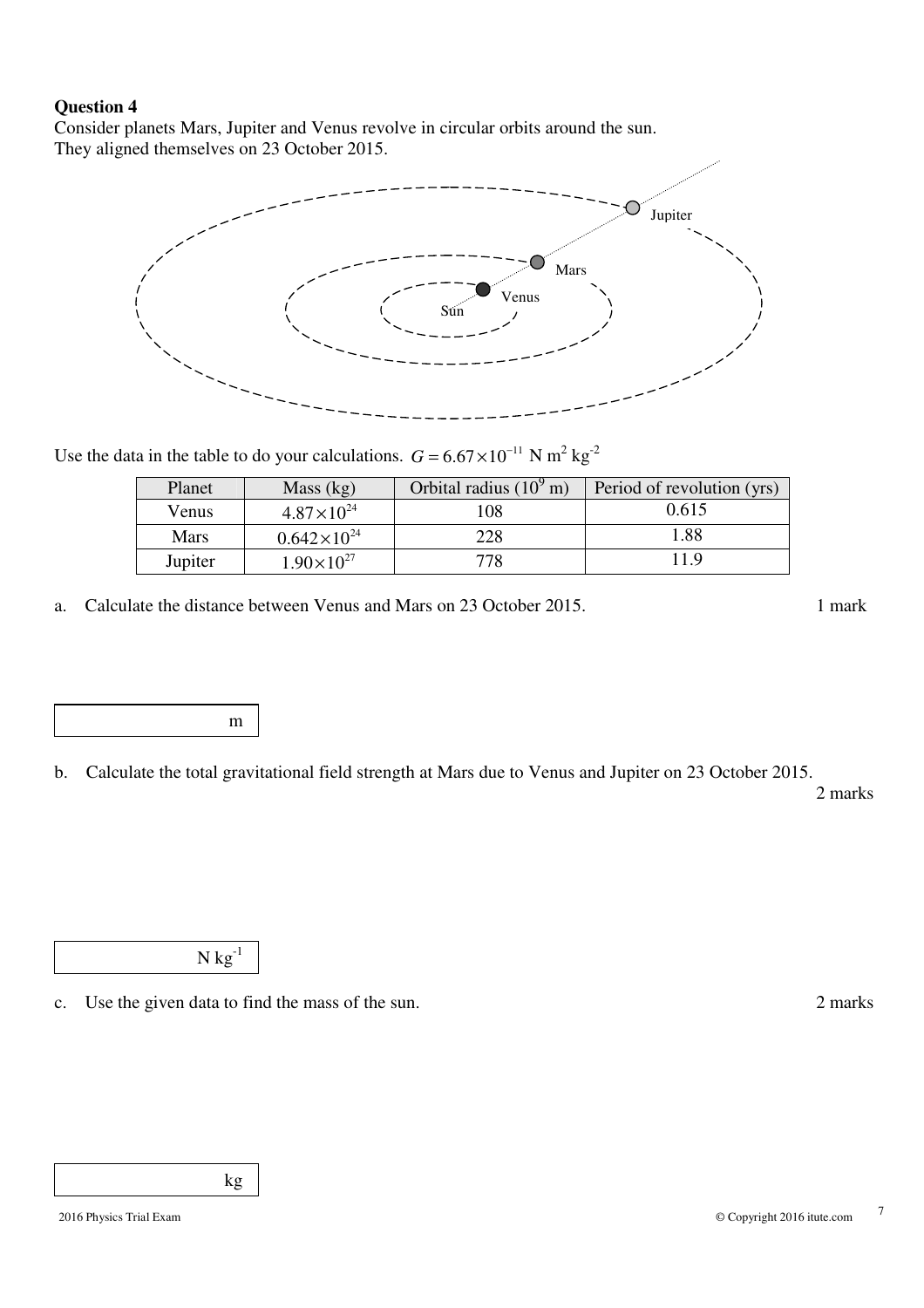#### **Area of study − Electronics and photonics**

#### **Question 5**

The following diagram shows a part of a circuit with five ohmic resistors.



a. Find the resistance of a single ohmic resistor which can replace the five resistors between points *X* and *Y*.

2 marks

|--|

A

b. The potential at point *X* is 7.0 V, and the potential at point *Y* is 12 V. Calculate the current through the  $20 \Omega$  resistor.

2 marks

c. Calculate the voltage across the 100 k ohm resistor. 2 marks

V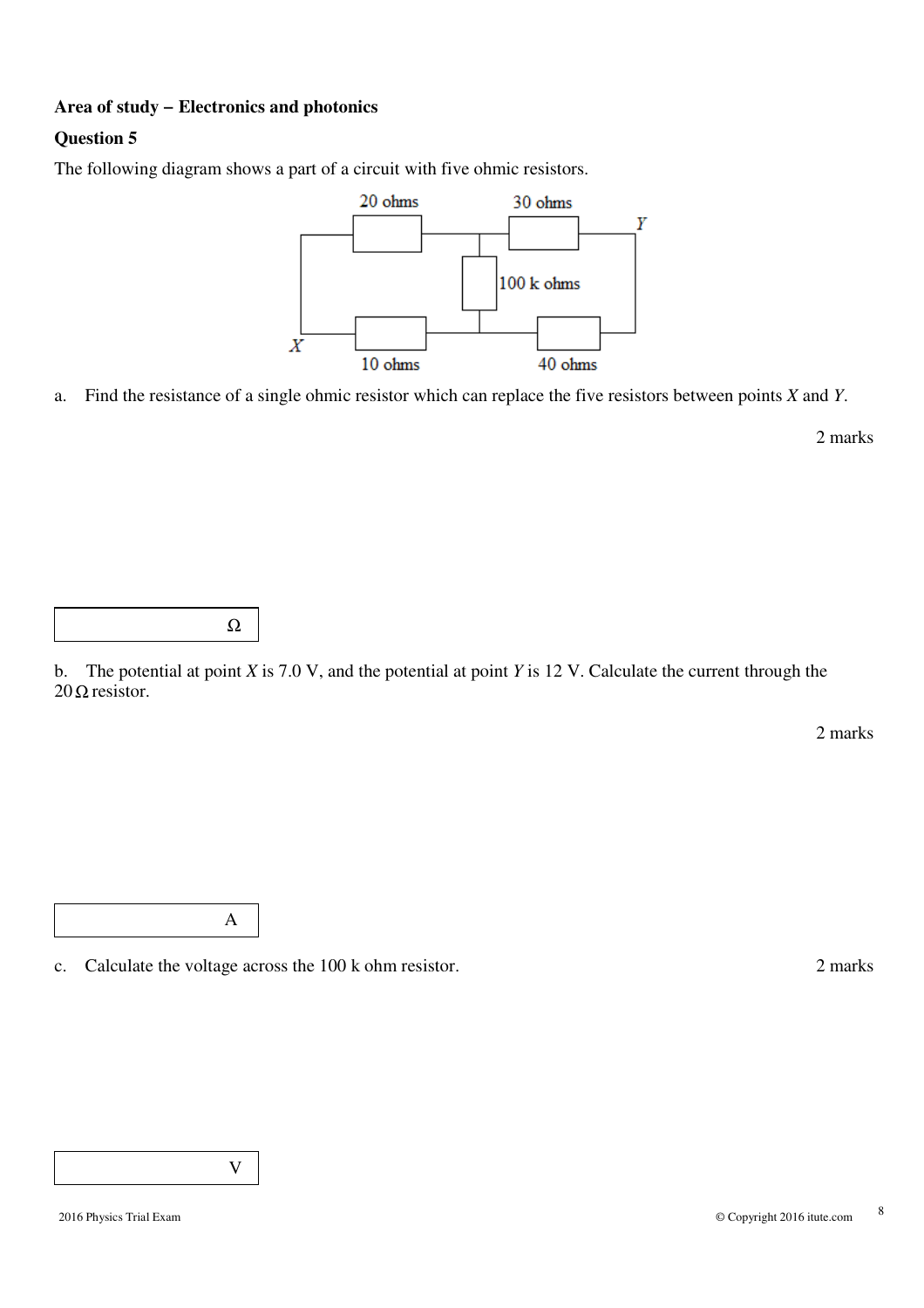A light box consists of 60 identical white LEDs connected in series. Each LED requires 3.2 V to switch on. Ignore the voltage across the diode in your calculations.





a. Calculate the voltage across the 4.7 k ohm resistor. 2 marks

b. Calculate the current through each LED. 2 marks

mA

c. If the second (from the left) LED failed and the current through it was zero, determine the voltage across it.

2 marks

V

d. If the second (from the left) LED failed and the current through it was zero, determine the voltage across the sixth LED.

1 mark

V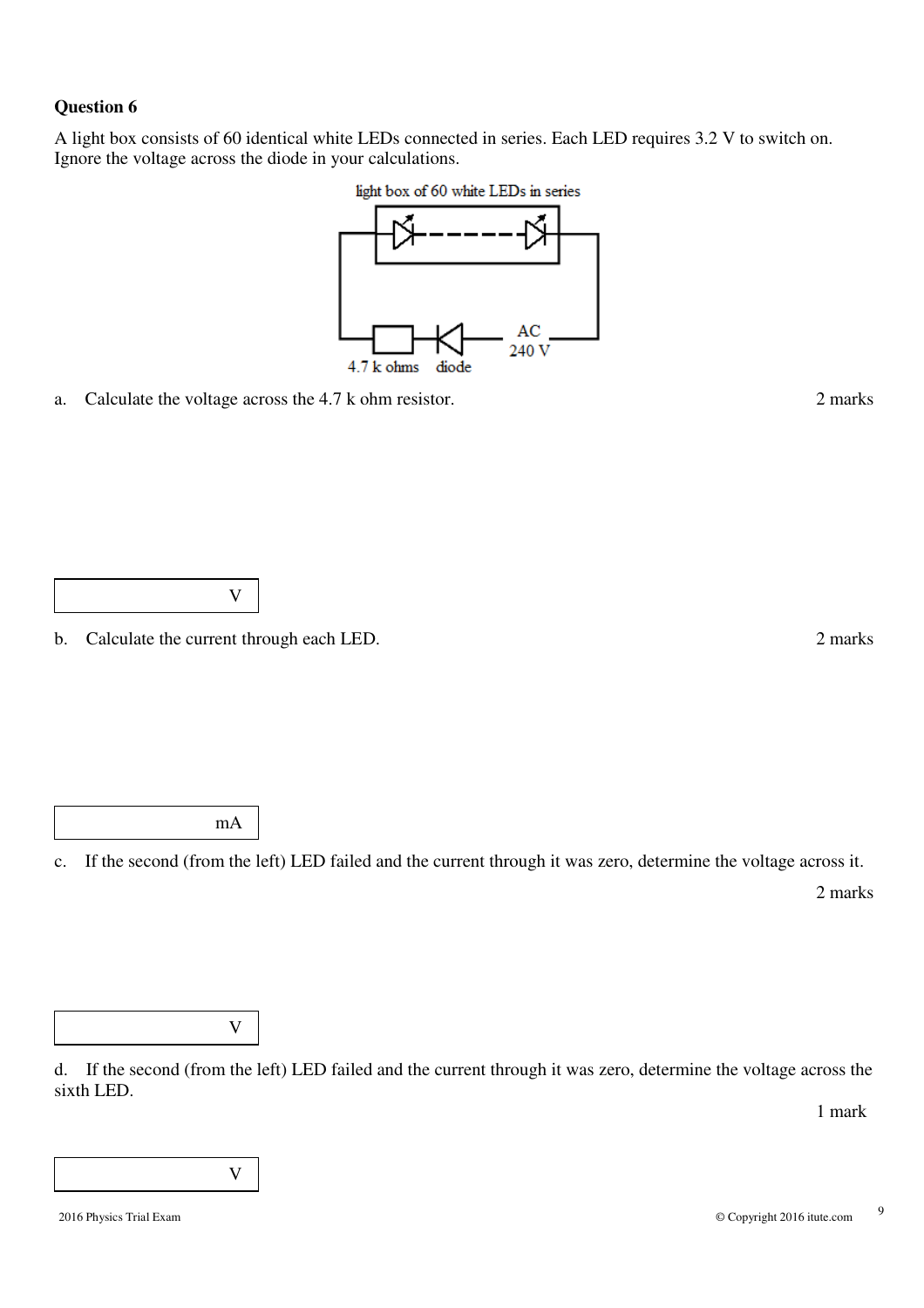The voltage transfer graph of a voltage amplifier is shown below.



a. Calculate the magnitude of the voltage gain of the voltage amplifier. 2 marks



The following graph shows the variation of the output voltage of the amplifier.



b. Sketch a graph showing the corresponding voltage variation at the input of the voltage amplifier. 2 marks

 $(mV)$  $\ddotsc$ time (seconds)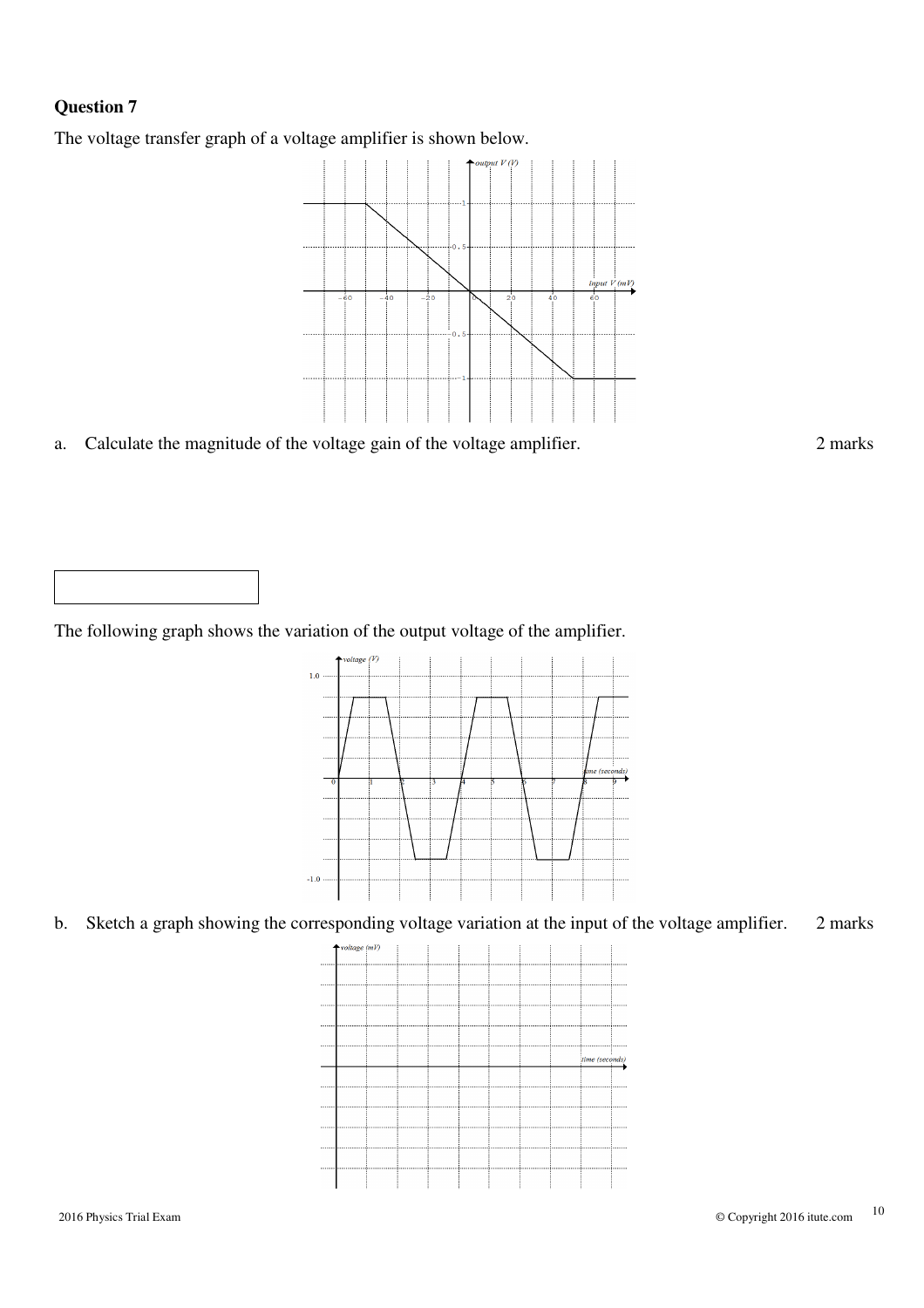A photodiode and a 10 k ohm resistor are connected together with conducting wires to form a closed loop as shown below.



The following graph shows the current-light intensity relationship of the photodiode.



The circuit is placed in a room of light intensity 1500lux.

- a. Draw an arrow head on the circuit diagram above to indicate the direction of the photocurrent. 1 mark
- b. Determine the amount of photocurrent. 1 mark

mA

c. Calculate the voltage across the 10 k ohm resistor. 2 marks

V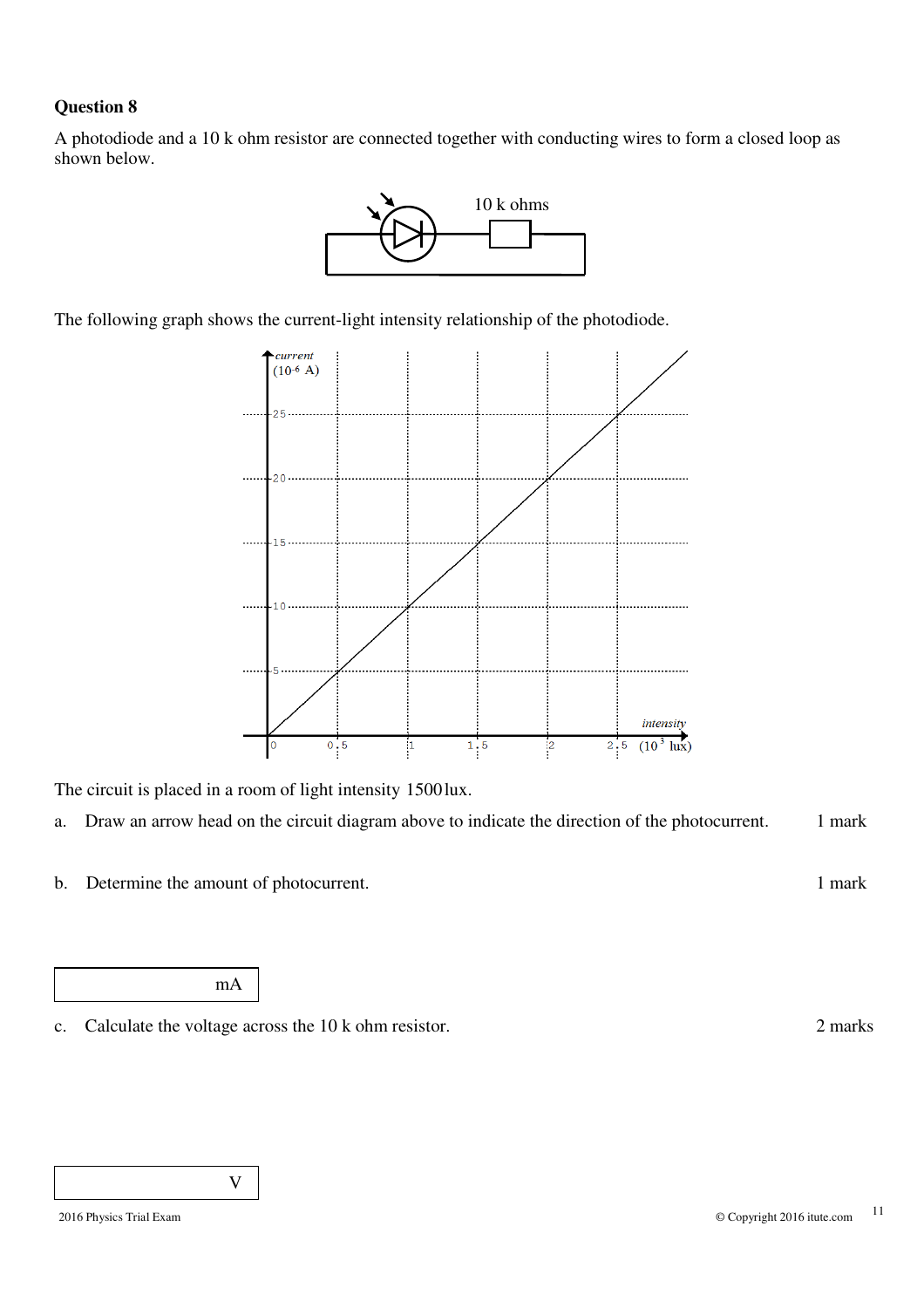#### **Area of study − Electric power**

#### **Question 9**

A long copper wire is placed in the east-west direction on a table top at the equator.

A compass (represented by the circle) is then placed above the wire as shown in the following diagram. There is a current in the copper wire flowing to the west.

The magnetic field of the current-carrying wire has the same strength as that of the earth, i.e.  $4.0 \times 10^{-5}$  tesla.



The compass needle is a small magnet,  $\overrightarrow{A}$  . The shaded end denoted as N is the north pole of the magnet.

- a. Draw the compass needle inside the circle shown above pointing in the correct direction. 1 mark
- b. Determine the net magnetic field due to the current and the earth at the location of the compass. 1 mark

tesla

Now **the whole setup** consisting of the table, the wire and the compass, is rotated 90° anticlockwise (refer to the diagram above).

c. Draw the compass needle inside the circle shown below pointing in the correct direction. 1 mark



d. Determine the net magnetic field due to the current and the earth at the location of the compass. 2 marks

tesla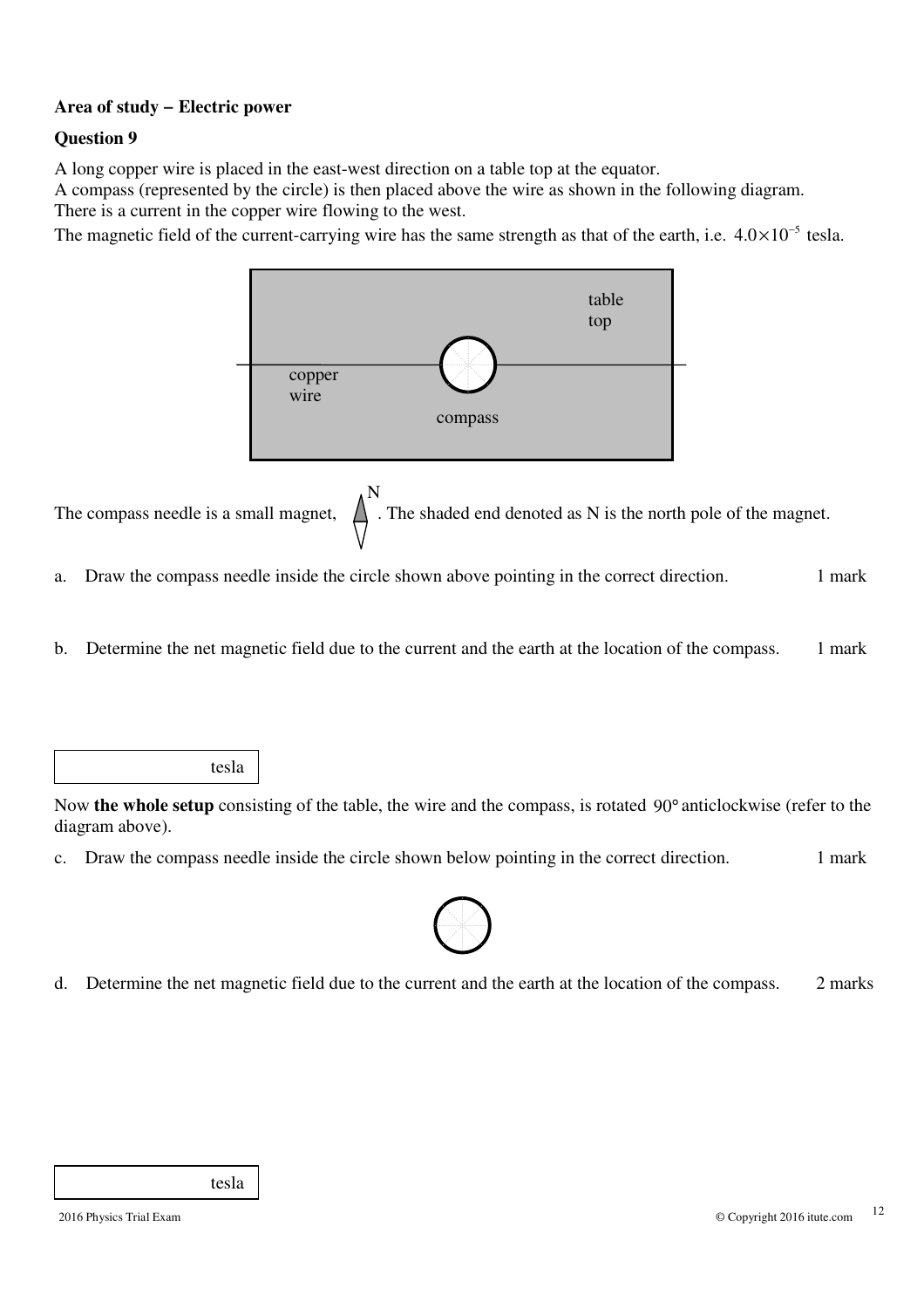A 12-cm strip of aluminium foil is placed vertically in a uniform magnetic field *B* of 0.80 T.

The top end of the strip of aluminium foil is connected to the positive terminal of a laboratory power pack. The bottom end of the strip is connected to the negative terminal.

The power pack supplies 25 mA DC of current through the aluminium foil.



a. Calculate the magnetic force on the strip of aluminium foil. 2 marks

|                                            |   | N           |  |  |         |                 |                 |                 |        |
|--------------------------------------------|---|-------------|--|--|---------|-----------------|-----------------|-----------------|--------|
| b. The direction of the magnetic force is: |   |             |  |  |         |                 |                 |                 | 1 mark |
| A up                                       | B | down C left |  |  | D right | $E_{\parallel}$ | into the page F | out of the page |        |
|                                            |   |             |  |  |         |                 |                 |                 |        |

Now the power pack is switched to AC (50 Hz).

c. Describe the motion of the strip of aluminium foil when the power pack is turned on. 2 marks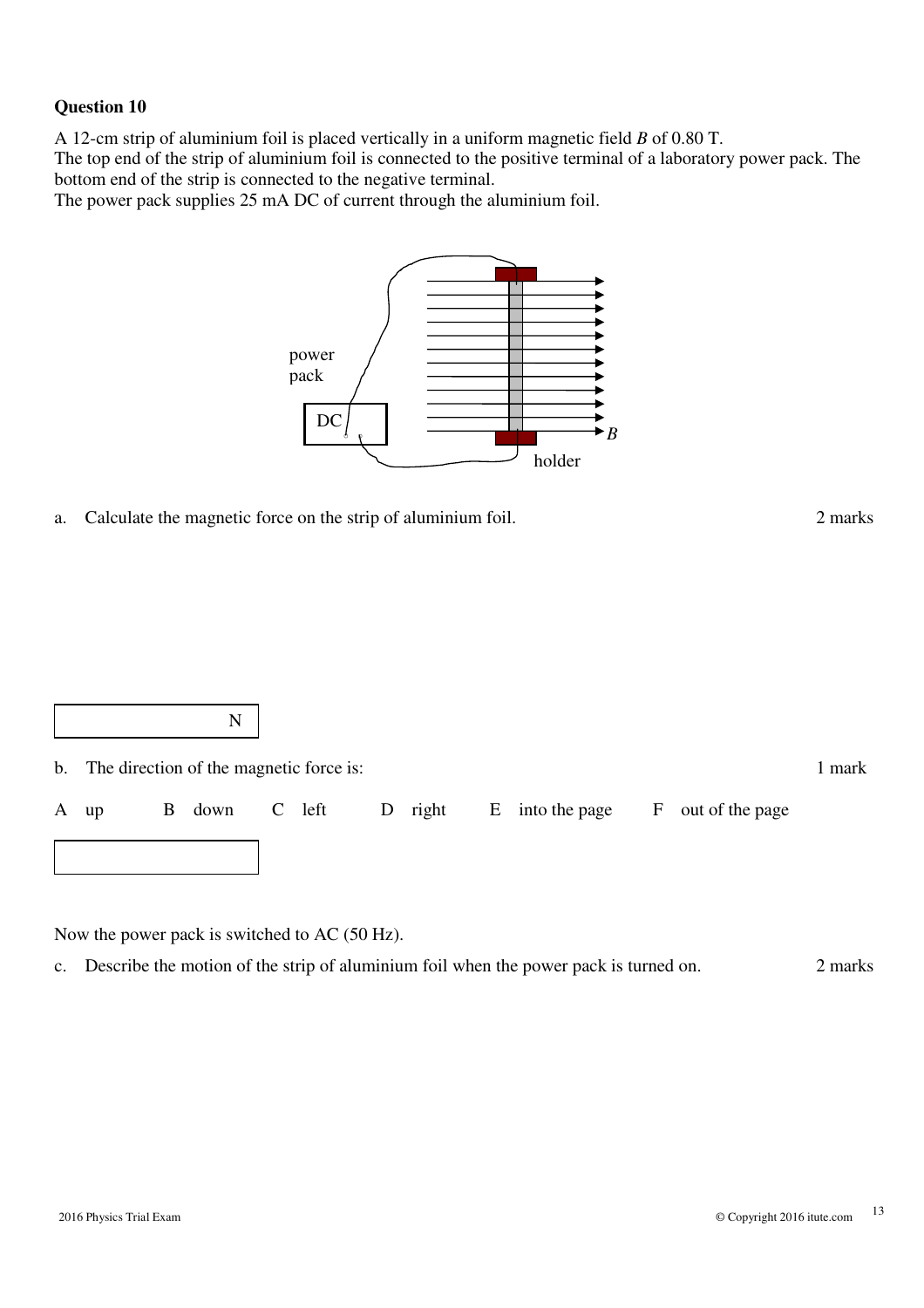Now the power pack and the wires are disconnected from the strip of aluminium foil. The strip is then moved (into the page) cutting across the magnetic field lines, travelling 5.0 cm in a second.

d. The overall direction of the magnetic force on the electrons inside the strip is: 2 marks

| A up |  |  |  | B down C left D right E into the page F out of the page |  |
|------|--|--|--|---------------------------------------------------------|--|
|      |  |  |  |                                                         |  |

e. Calculate the potential difference between the two ends of the strip of aluminium foil while it is in motion across the magnetic field lines.

2 marks

V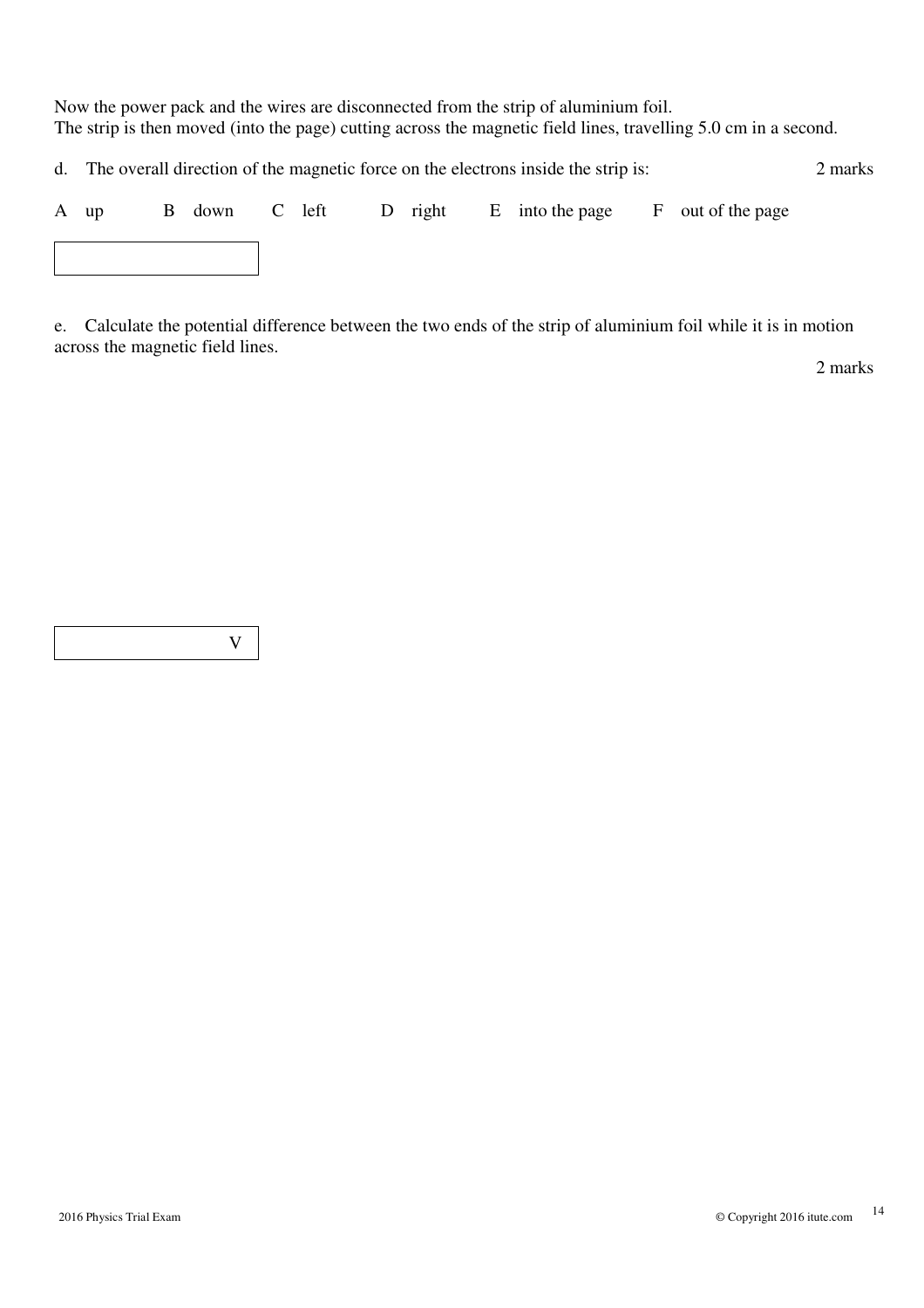The following diagram shows a simple transformer. The value of the ratio  $N_p$ :  $N_s$  is 10, where  $N_p$  is the number of turns in the primary coil, and  $N<sub>s</sub>$  is the number of turns in the secondary coil.



a. If the output of the transformer is constant 24 volts, the input voltage **must be**: (choose the best response) 2 marks

- A constant 240 volts
- B constant 2.4 volts
- C decreasing
- D increasing
- E none of the above

b. Explain the working of the simple transformer, quoting Faraday's law. 3 marks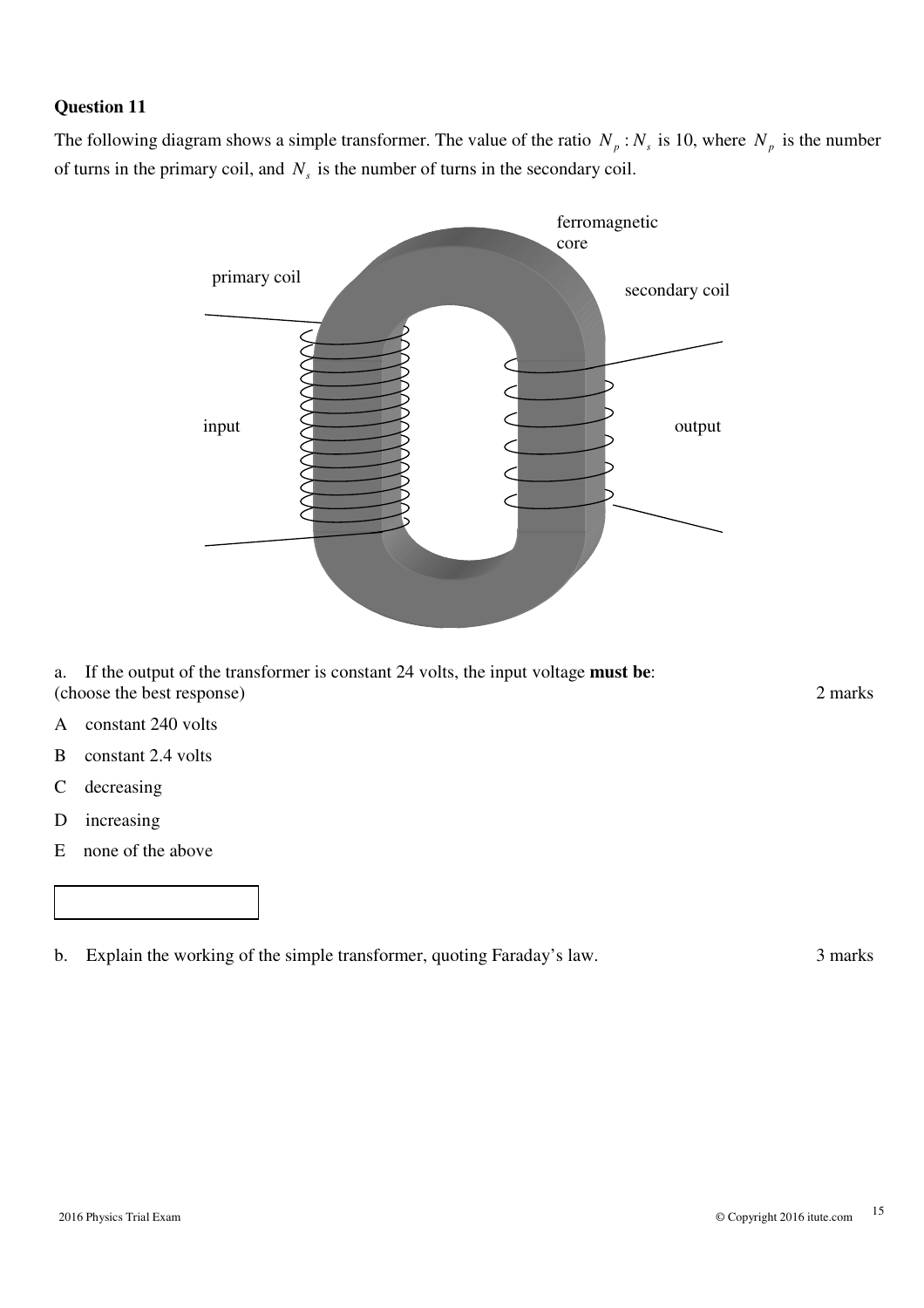The following graph shows the voltage output of an ideal (no heat generated) alternator. The output terminals of the alternator are connected to a 25-ohm device. The graph shows six cycles of a sinusoidal voltage.



c. Determine the average emf of the alternator over the six cycles. 1 mark

d. Determine the amount of energy required to keep the alternator running at the same frequency (as in part a) for 10 hours.

2 marks

V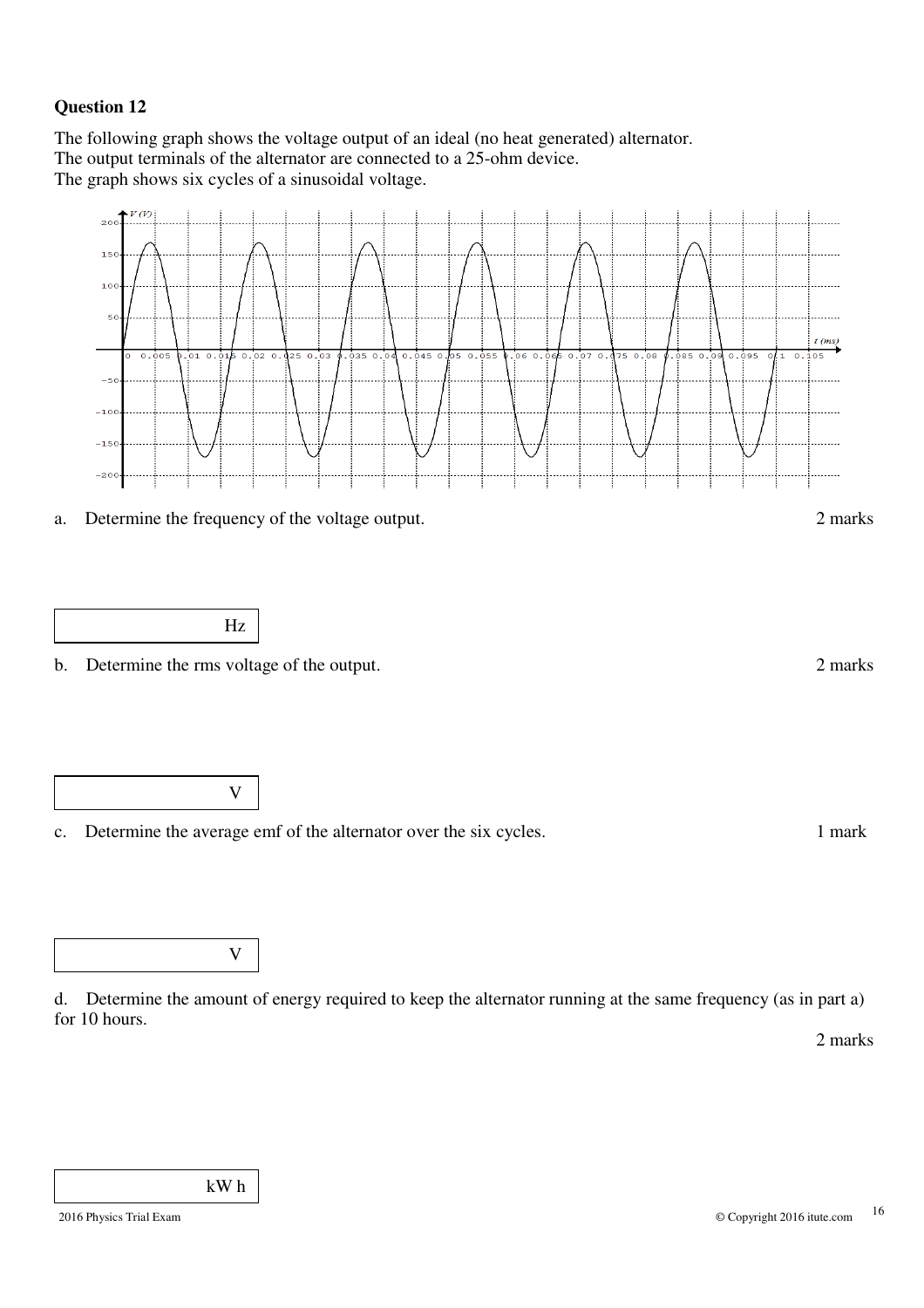The following diagram shows a **50-turn** rectangular coil of insulated copper wire. The coil is placed in a uniform magnetic field (not shown) of 0.8 T. A split-ring commutator is connected to the coil to form a DC motor. The coil is at rest initially. A 100-mA current flows in the copper wire (coil).



 $\mathbf{a}$ . If the magnetic field is vertical, what is the strength of the magnetic force on the 5-cm side of the rectangular coil at the moment shown in the above diagram?

2 marks

b. On the diagram above, draw an accurate arrow to represent the uniform magnetic field required to make the coil to rotate clockwise at maximum acceleration.

1 mark

c. Explain the function of the split-ring commutator. 2 marks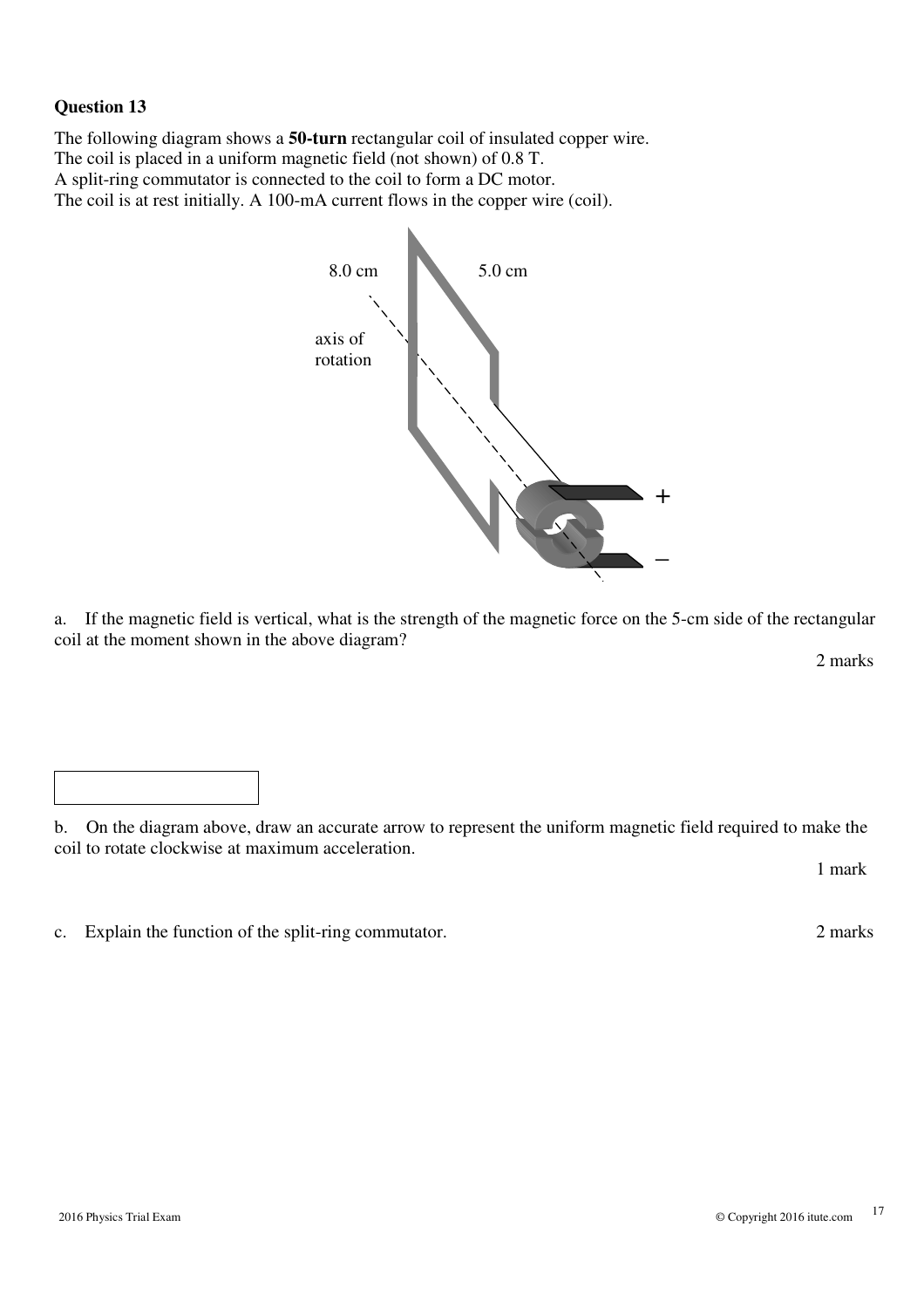To demonstrate power loss and voltage drop in transmission of electric power, a student uses a power pack as the source, resistance wires as transmission cables and identical light globes as households receiving the power. Power pack: 12 V (assumed constant)

Resistance of wire: 1.5  $\Omega$  per metre

Light globes: 12 V, 120  $\Omega$  (assumed constant)



a. Calculate the total resistance of the circuit (resistance wires and light globes) connected to the power pack.

3 marks



V

c. Calculate the total power loss in the resistance wires. 3 marks

W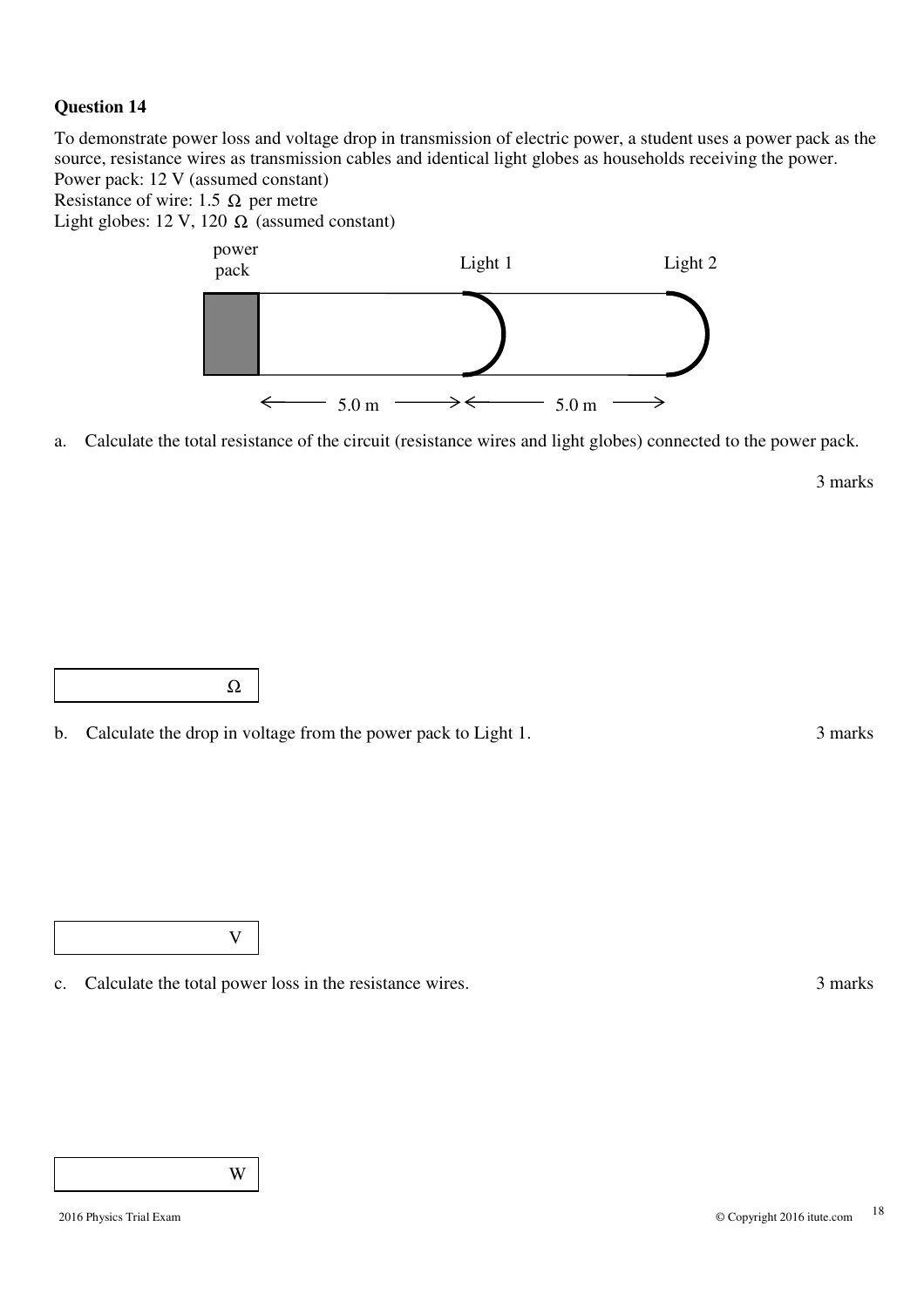#### **Area of study − Interactions of light and matter**

#### **Question 15**

The following diagram illustrates the setup of Young's double slit experiment. White light is used in the experiment.  $\lambda_{red} = 650$  nm;  $\lambda_{blue} = 470$  nm



The central bright band is essentially a white band. Each of the other bands is a spectrum of colours of white light. For example, the colours on the *first bright band on the right* are violet (left of the band), blue, …., orange and red (right of the band).

a. Explain why each of the bands on both sides of the central bright band is a spectrum of colours of white light, and the dark bands (as in the interference pattern of single colour light) do not really exist.

3 marks

b. Calculate the difference between the distances from the two slits on the double-slit slide to the red end of the *first bright band on the right*.

2 marks

m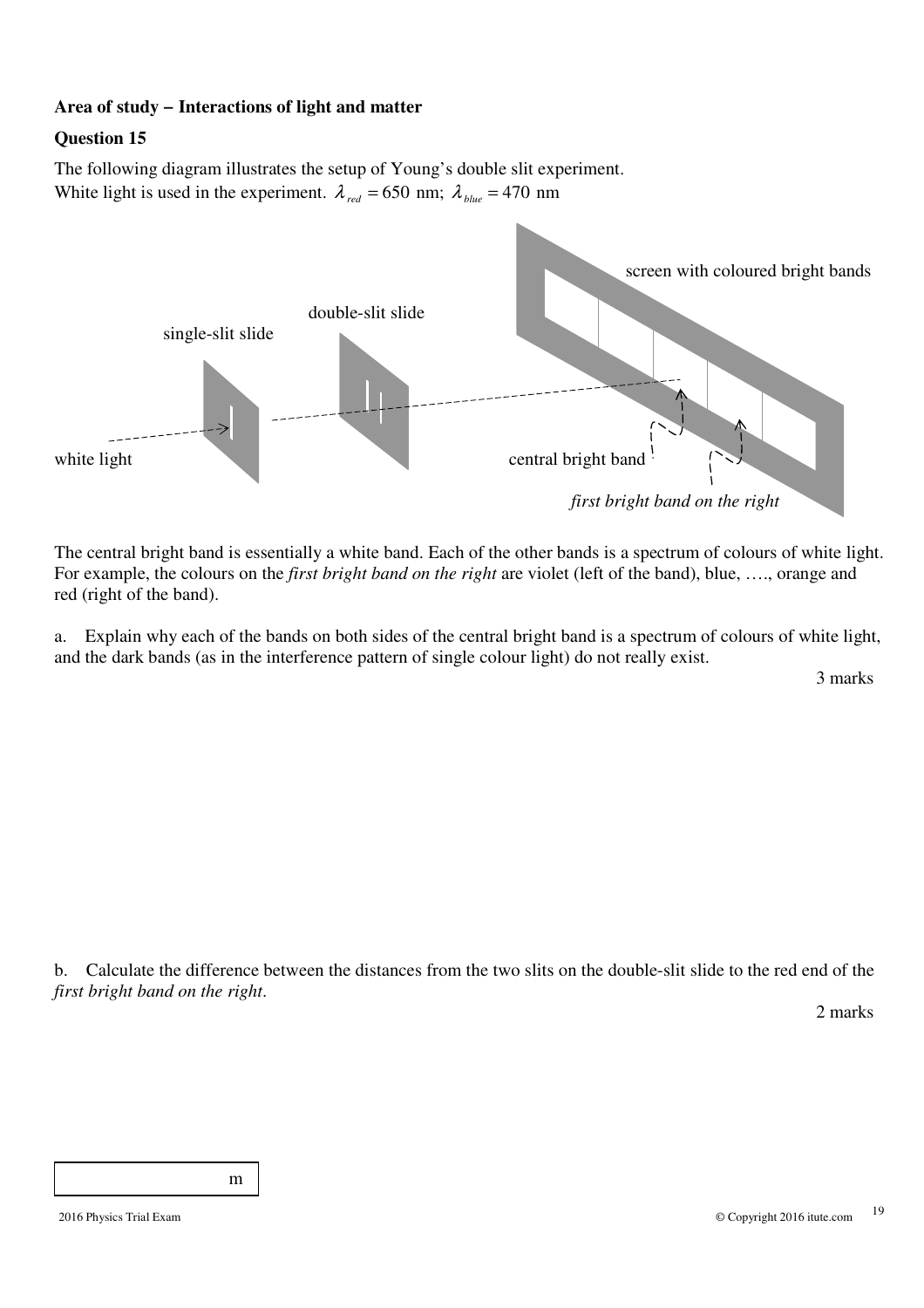The following diagram shows the setup used to investigate the photoelectric effect when light is directed at a metal plate.



a. Using a suitable light source for emission of photoelectrons, the current through the ammeter remains constant when the voltage of variable power supply increases. Does the power supply provide an accelerating or decelerating voltage?

b. What is the polarity (positive or negative) of terminal X of the variable power supply to achieve the result in part a?

The metal plate is made of zinc (threshold frequency  $9.0 \times 10^{14}$  Hz). It is now illuminated by ultraviolet light ( $\lambda_{uv} = 250 \text{ nm}$ ).

c. Explain with a calculation why you would observe the photoelectric effect.

2 marks

1 mark

1 mark

d. Calculate the maximum kinetic energy of the photoelectrons. 3 marks

eV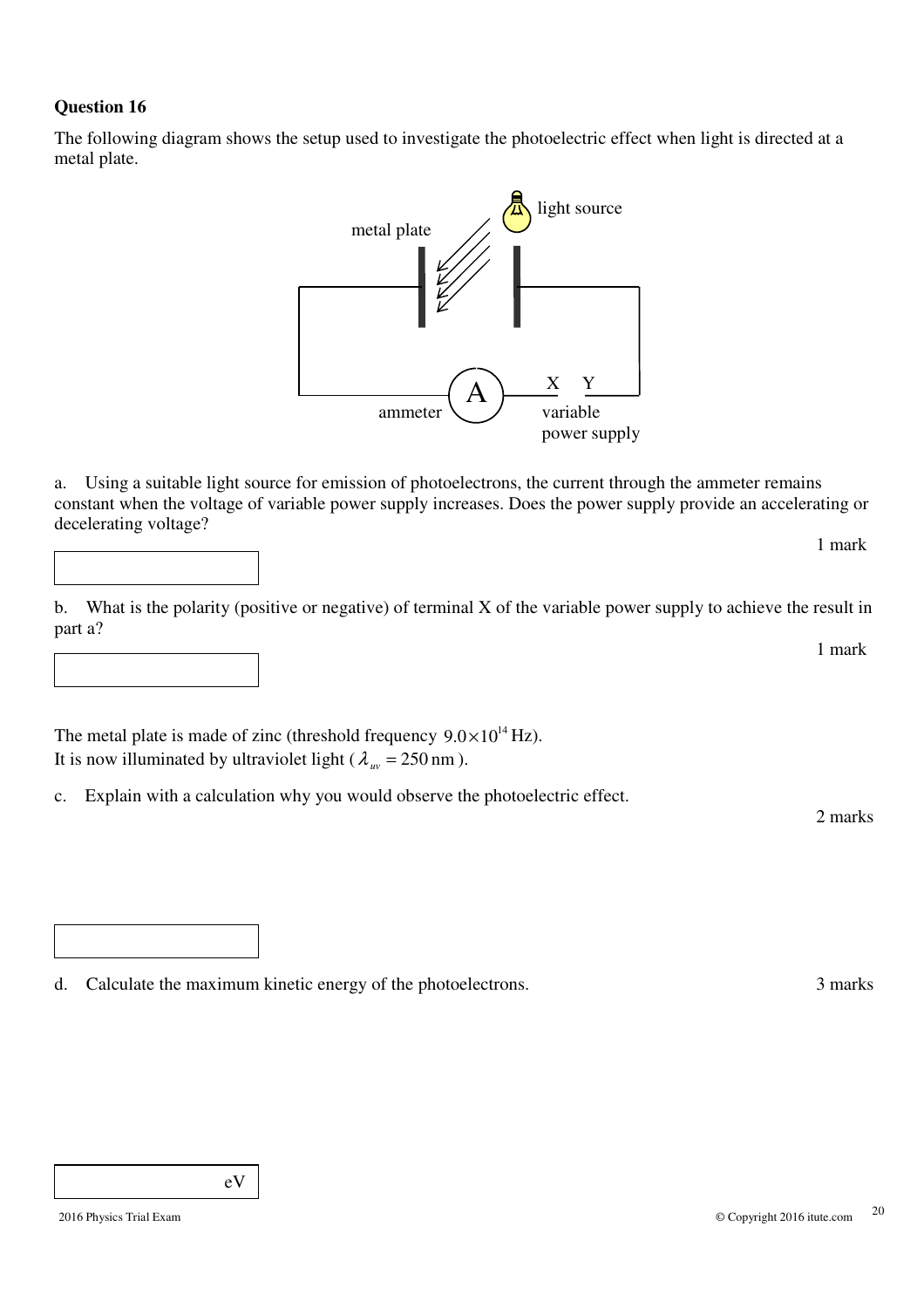Give two points to support the statement 'The wave model for light could not explain the photoelectric effect'.

2 marks

#### **Question 18**

A beam of electrons is accelerated from rest through a potential difference of 100 V.

a. Calculate the de Broglie wavelength of the beam of electrons. 2 marks

nm

A second beam of electrons is accelerated from rest through a potential difference of 1 V.

b. Which beam of electrons would be more suitable to demonstrate the wave nature of matter? Explain your choice with reference to the ratio wavelength .

size of an atom

3 marks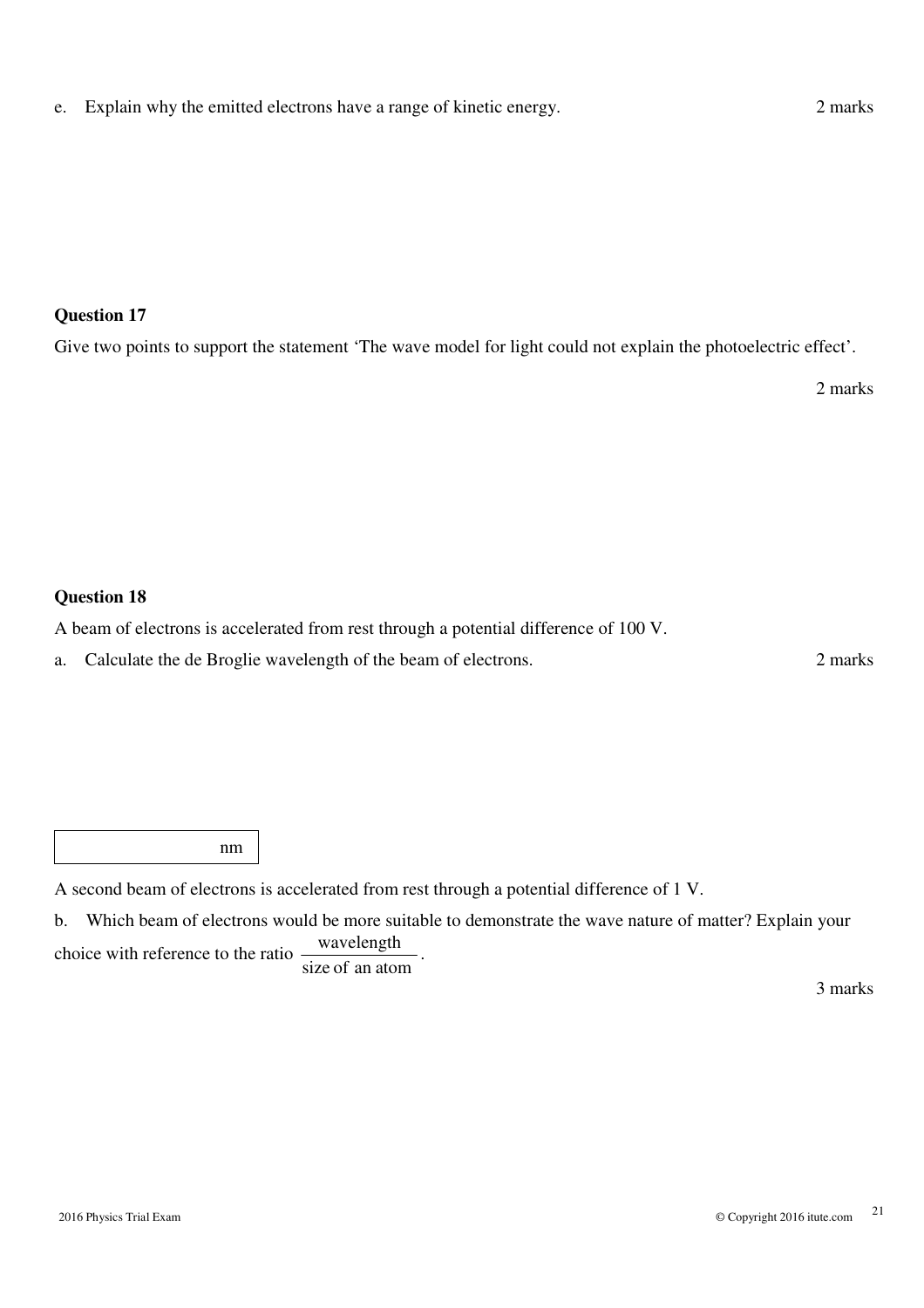

An energy-level diagram ( $n = 1$  to 4) for the hydrogen atom and its emission spectrum are shown below.

a. On the energy level diagram above, draw an arrow to represent the transition of an electron that could lead to the orange (667.8 nm) emission line.

2 marks

b. Calculate the momentum of the photon resulting in the yellow (587.5 nm) emission line. 2 marks

 $kg \text{ m s}^{-1}$ 

c. Would you be able to see the radiation emitted by electrons from energy level  $n = 4$  transiting to the ground state? Explain your answer with a calculation. The visible spectrum range: 400 nm to 800 nm approximately. 2 marks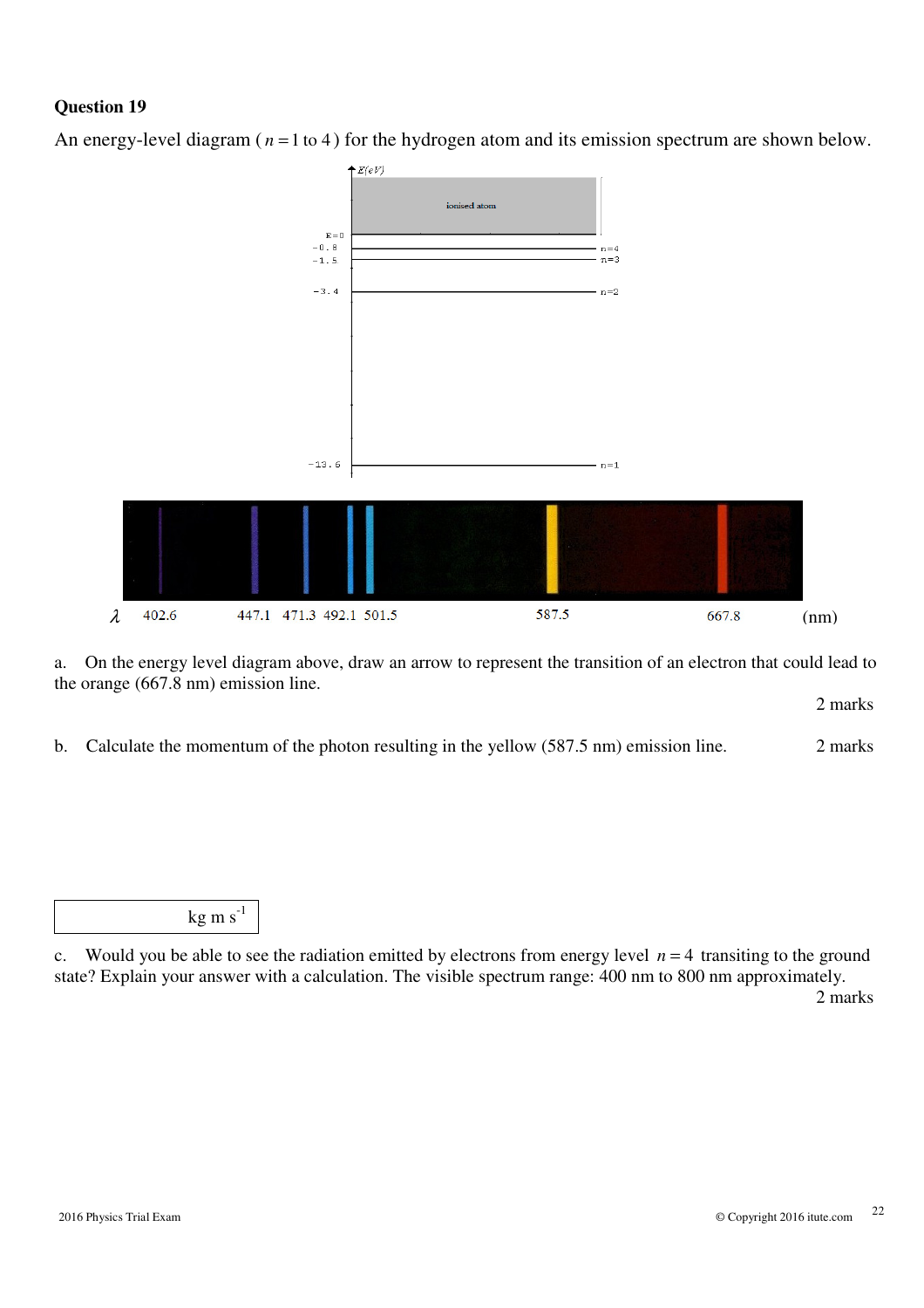### **SECTION B**

Answer **all** questions in this section. Circle the response that is **correct** for the question. A correct answer scores 2, an incorrect answer scores 0. Marks will **not** be deducted for incorrect answers. No marks will be given if more than one answer is completed for any question.

#### **Detailed study 6 – Sound**

*Use the following information to answer Questions 1, 2 and 3* 

The following graph shows the pressure variation of a travelling (to the right) sound wave between point *P* and point *Q* at a time  $t = 0$ . *P* and *Q* are 6.0 m apart. The speed of sound is 330 m s<sup>-1</sup>.



#### **Question 1**

The frequency (Hz) of the sound wave is closest to

- A. 55
- B. 83
- C. 165
- D. 220

#### **Question 2**

The time taken for the wave to travel 2.0 m is closest to

- A.  $0.006$  s
- $B.$  0.012 s
- $C. 0.018 s$
- D.  $1.8 \text{ s}$

#### **Question 3**

Which one of the following statements is correct?

- A. There are 4 pressure nodes from *P* to *Q*.
- B. There are 3 pressure anti-nodes from *P* to *Q*.
- C. There are 2 pressure nodes from *P* to *Q*.
- D. There is only 1 rarefaction from *P* to *Q*.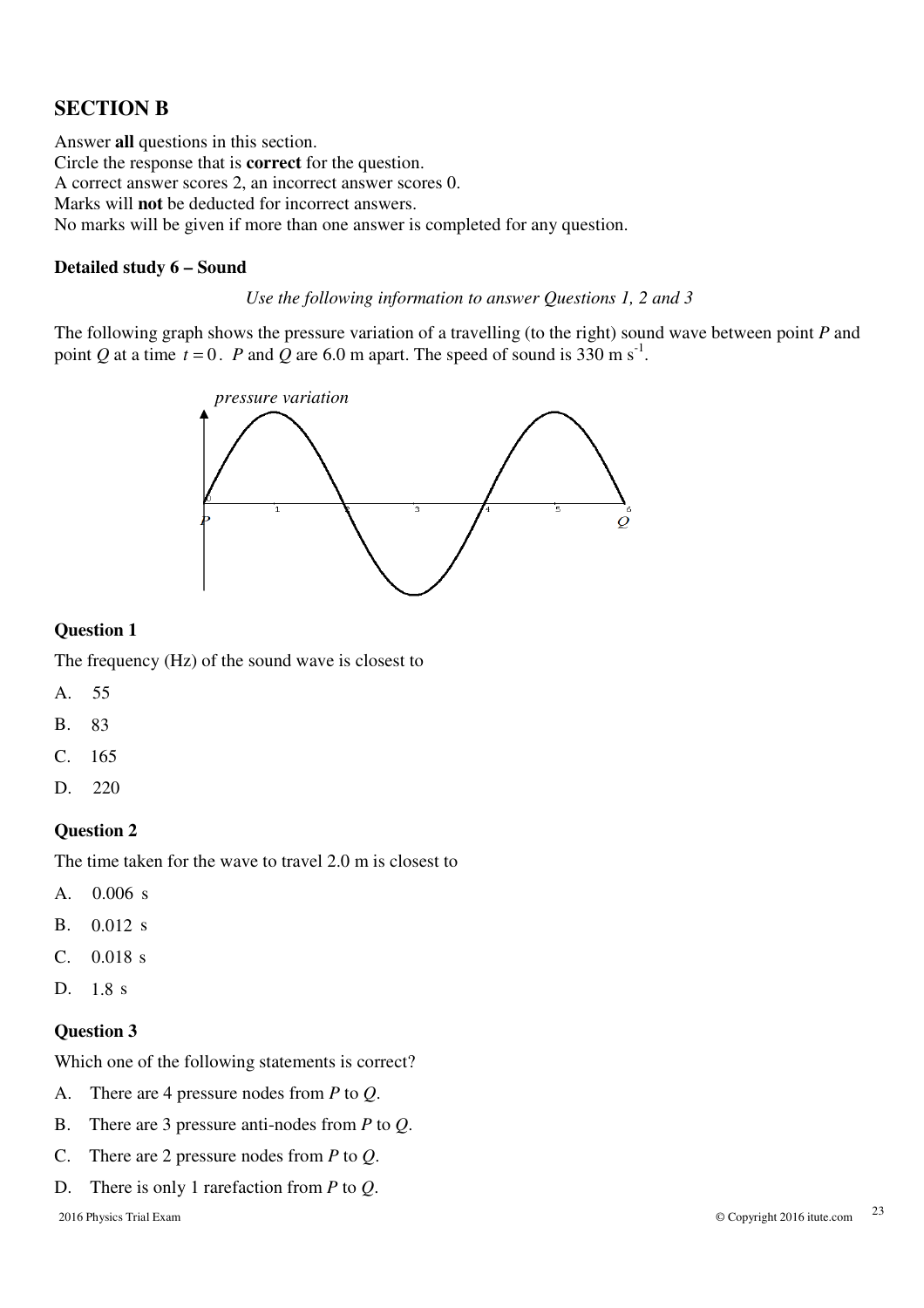#### *Use the following information to answer Questions 4 and 5*

Two identical loudspeakers are next to each other facing the same direction. A student stands at 3 m directly in front of the two loudspeakers. When both loudspeakers emit sound of the same frequency, the student measures the sound level at 60 dB.

#### **Question 4**

Now one of the loudspeakers is turned off. The sound level measured by the student would be closest to

- A. 15 dB
- B. 30 dB
- C. 54 dB
- D. 57 dB

#### **Question 5**

Now both loudspeakers are on at the same frequency and sound level as initially, but the student stands at 6 m from the loudspeakers. The sound level measured by the student would be closest to

- A. 15 dB
- B. 30 dB
- C. 54 dB
- D. 57 dB

#### **Question 6**

The lengths of three closed tubes are  $0.5 \text{ m}$ ,  $1.5 \text{ m}$  and  $2.5 \text{ m}$ . Each tube is made to resonate with a sound wave from a loudspeaker placed in front of the open end.



The ratio of the resonance frequencies  $f_1 : f_2 : f_3$  is closest to

- A. 1:1:1
- $B. \quad 3:2:1$
- $C. \quad 1:3:5$
- D.  $5:3:1$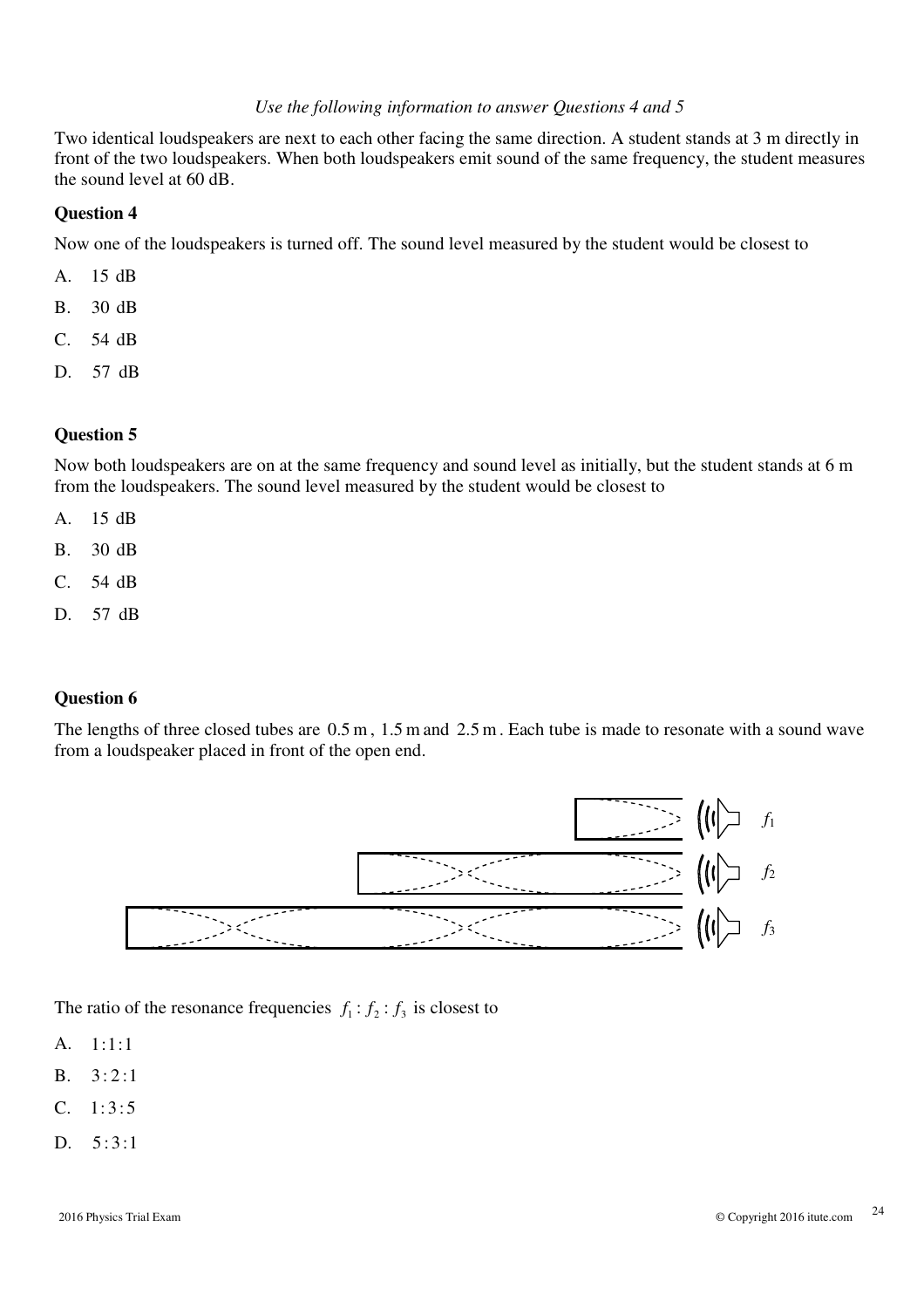#### *Use the following information to answer Questions 7, 8 and 9*

The graph shows three equal loudness curves of normal human hearing. Point X, Y and Z represent three sounds of different frequencies (Hz) and levels (dB).



#### **Question 7**

Which of the following statements is true?

- A. X is louder than Y and Z
- B. Y and Z are louder than X
- C. X and Y are louder than Z
- D. Z is louder than X and Y

#### **Question 8**

The loudness of sound Y is closest to

- A. 61 phon
- B. 60 phon
- C. 55 phon
- D. 50 phon

#### **Question 9**

The sound level of a 100 Hz 20 phon sound is closest to

- A. 20 dB
- B. 30 dB
- C. 50 dB
- D. 60 dB